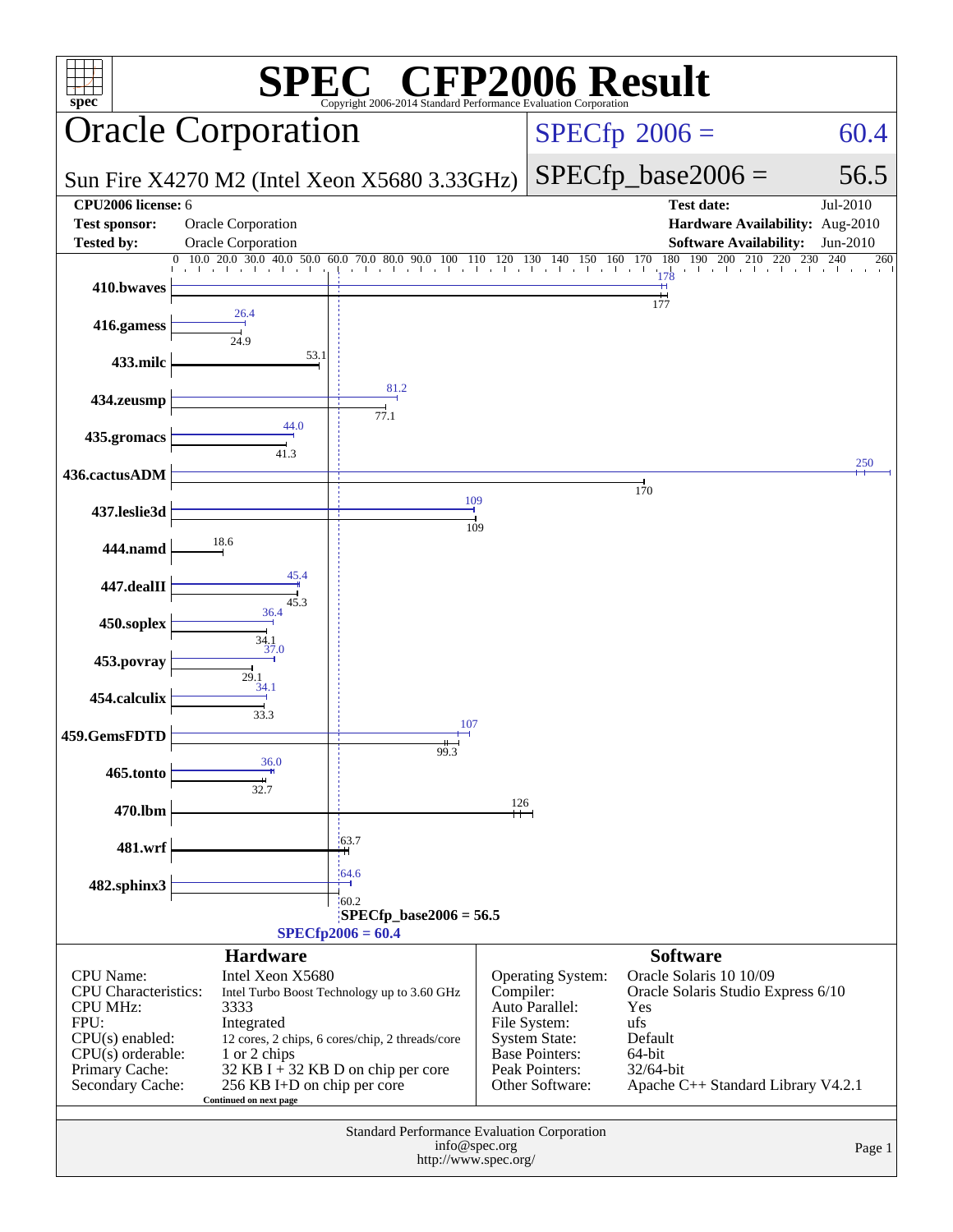

## Oracle Corporation

#### $SPECfp2006 = 60.4$  $SPECfp2006 = 60.4$

Sun Fire X4270 M2 (Intel Xeon X5680 3.33GHz)

**[Test sponsor:](http://www.spec.org/auto/cpu2006/Docs/result-fields.html#Testsponsor)** Oracle Corporation **[Hardware Availability:](http://www.spec.org/auto/cpu2006/Docs/result-fields.html#HardwareAvailability)** Aug-2010 **[Tested by:](http://www.spec.org/auto/cpu2006/Docs/result-fields.html#Testedby)** Oracle Corporation **[Software Availability:](http://www.spec.org/auto/cpu2006/Docs/result-fields.html#SoftwareAvailability)** Jun-2010 [L3 Cache:](http://www.spec.org/auto/cpu2006/Docs/result-fields.html#L3Cache) 12 MB I+D on chip per chip<br>Other Cache: None [Other Cache:](http://www.spec.org/auto/cpu2006/Docs/result-fields.html#OtherCache) [Memory:](http://www.spec.org/auto/cpu2006/Docs/result-fields.html#Memory) 48 GB (12 x 4 GB DDR3-1333 CL9, 2 Rank, ECC) [Disk Subsystem:](http://www.spec.org/auto/cpu2006/Docs/result-fields.html#DiskSubsystem) 1 x 1 TB, SATA, 7200 RPM [Other Hardware:](http://www.spec.org/auto/cpu2006/Docs/result-fields.html#OtherHardware) None

#### $SPECTp\_base2006 = 56.5$ **[CPU2006 license:](http://www.spec.org/auto/cpu2006/Docs/result-fields.html#CPU2006license)** 6 **[Test date:](http://www.spec.org/auto/cpu2006/Docs/result-fields.html#Testdate)** Jul-2010

| <b>Results Table</b> |       |                |       |                |       |                |              |                |                                                        |                |              |
|----------------------|-------|----------------|-------|----------------|-------|----------------|--------------|----------------|--------------------------------------------------------|----------------|--------------|
|                      |       |                |       |                |       |                |              |                |                                                        |                |              |
| <b>Seconds</b>       | Ratio | <b>Seconds</b> | Ratio | <b>Seconds</b> | Ratio | <b>Seconds</b> | <b>Ratio</b> | <b>Seconds</b> | <b>Ratio</b>                                           | <b>Seconds</b> | <b>Ratio</b> |
| 77.0                 | 177   | 77.0           | 176   | 76.0           | 179   | 76.9           | 177          | 76.2           | 178                                                    | 76.1           | 179          |
| 785                  | 24.9  | 785            | 24.9  | 785            | 24.9  | 743            | 26.4         | 743            | 26.4                                                   | 742            | 26.4         |
| 173                  | 53.2  | 173            | 53.0  | 173            | 53.1  | 173            | 53.2         | 173            | 53.0                                                   | 173            | 53.1         |
| 118                  | 77.2  | 118            | 77.0  | 118            | 77.1  | 112            |              | <b>112</b>     | 81.2                                                   | 112            | 81.2         |
| 173                  | 41.4  | 173            | 41.3  | 173            | 41.3  | 163            | 43.9         | 162            | 44.0                                                   | 162            | 44.0         |
| 70.2                 | 170   | 70.2           | 170   | 70.2           | 170   | 47.8           | 250          | 48.4           | 247                                                    | 46.1           | 259          |
| 85.7                 | 110   | 86.0           | 109   | 85.9           | 109   | 86.3           | 109          | 86.3           | 109                                                    | 86.1           | 109          |
| 432                  | 18.6  | 432            | 18.6  | 432            | 18.6  | 432            |              | 432            | 18.6                                                   | 432            | <u>18.6</u>  |
| 253                  | 45.2  | 252            | 45.3  | 253            | 45.3  | 252            | 45.4         | 248            | 46.1                                                   | 252            | 45.3         |
| 245                  | 34.1  | 244            | 34.2  | 245            | 34.1  | 229            | 36.4         | 228            | 36.6                                                   | 229            | 36.4         |
| 183                  | 29.1  | 183            | 29.0  | 183            | 29.1  | 143            | 37.1         | 144            | 37.0                                                   | 145            | 36.7         |
| 248                  | 33.2  | 248            | 33.3  | 248            | 33.3  | 241            | 34.2         | 242            | 34.1                                                   | 242            | 34.1         |
| 108                  | 98.4  | 107            | 99.3  | 103            | 103   | 98.8           | 107          | 98.9           | 107                                                    | 103            | 103          |
| 301                  | 32.7  | 290            | 33.9  | 301            | 32.7  | 266            | 36.9         | 275            | 35.8                                                   | 273            | 36.0         |
| 106                  | 130   | 109            | 126   | 111            | 123   | 106            | 130          | 109            | 126                                                    | 111            | 123          |
| 175                  | 63.7  | 179            | 62.4  | 175            | 63.9  | 175            | 63.7         | 179            | 62.4                                                   | 175            | 63.9         |
| 324                  | 60.2  | 324            | 60.2  | 324            | 60.1  | 302            |              | 302            | 64.5                                                   | 302            | 64.6         |
|                      |       |                |       | <b>Base</b>    |       |                |              |                | 81.3<br>18.6<br>64.6<br><b>Second Contracts</b><br>11. | <b>Peak</b>    |              |

Results appear in the [order in which they were run.](http://www.spec.org/auto/cpu2006/Docs/result-fields.html#RunOrder) Bold underlined text [indicates a median measurement.](http://www.spec.org/auto/cpu2006/Docs/result-fields.html#Median)

#### **[Compiler Invocation Notes](http://www.spec.org/auto/cpu2006/Docs/result-fields.html#CompilerInvocationNotes)**

 The Apache C++ Standard Library V4.2.1 was installed from <http://stdcxx.apache.org/download.html> using:

 alias gmake=specmake gmake BUILDTYPE=8D CONFIG=sunpro.config

#### **[Operating System Notes](http://www.spec.org/auto/cpu2006/Docs/result-fields.html#OperatingSystemNotes)**

ulimit -s 131072 (shell): increases stack

```
 /etc/system parameters
  tune_t_fsflushr=10
  autoup=900
   lpg_alloc_prefer=1
```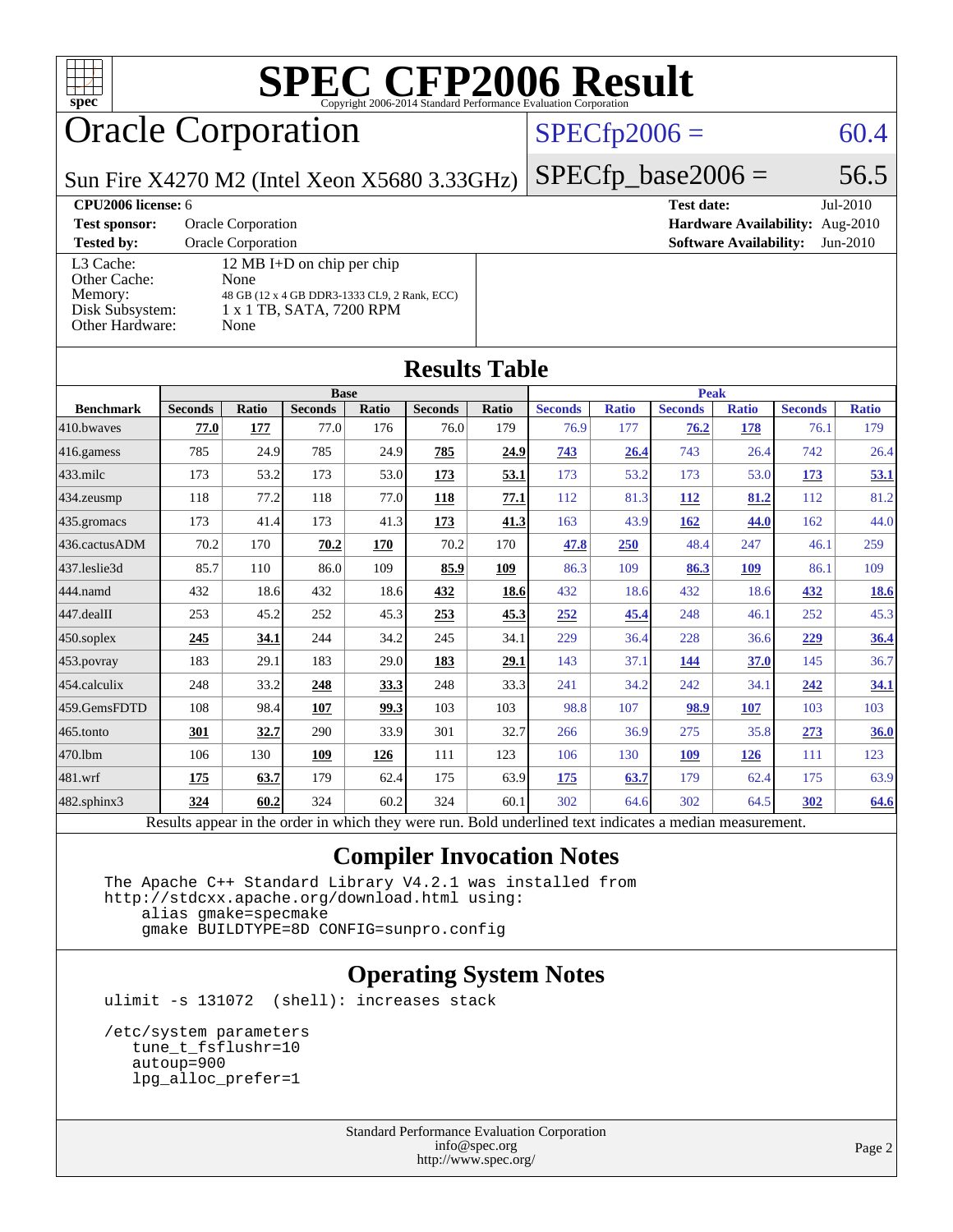

## Oracle Corporation

 $SPECTp2006 = 60.4$ 

Sun Fire X4270 M2 (Intel Xeon X5680 3.33GHz)

**[Tested by:](http://www.spec.org/auto/cpu2006/Docs/result-fields.html#Testedby)** Oracle Corporation **[Software Availability:](http://www.spec.org/auto/cpu2006/Docs/result-fields.html#SoftwareAvailability)** Jun-2010

**[CPU2006 license:](http://www.spec.org/auto/cpu2006/Docs/result-fields.html#CPU2006license)** 6 **[Test date:](http://www.spec.org/auto/cpu2006/Docs/result-fields.html#Testdate)** Jul-2010 **[Test sponsor:](http://www.spec.org/auto/cpu2006/Docs/result-fields.html#Testsponsor)** Oracle Corporation **[Hardware Availability:](http://www.spec.org/auto/cpu2006/Docs/result-fields.html#HardwareAvailability)** Aug-2010

 $SPECTp\_base2006 = 56.5$ 

#### **[Platform Notes](http://www.spec.org/auto/cpu2006/Docs/result-fields.html#PlatformNotes)**

 Default BIOS settings used except: Hardware Prefetch : Enabled Adjacent Cache Line Prefetch : Enabled Data Reuse Optimization : Disabled<br>Intel C-STATE technology : Disabled Intel C-STATE technology

#### **[General Notes](http://www.spec.org/auto/cpu2006/Docs/result-fields.html#GeneralNotes)**

Environment variables set by runspec before the start of the run: OMP\_NUM\_THREADS = "12" SUNW\_MP\_PROCBIND = "23 22 21 20 19 18 17 16 15 14 13 12 11 10 9 8 7 6 5 4 3 2 1 0" SUNW\_MP\_THR\_IDLE = "SPIN"

447.dealII (peak): "apache\_stdcxx\_4\_2\_1" src.alt was used.

447.dealII (base): "apache\_stdcxx\_4\_2\_1" src.alt was used.

**[Base Compiler Invocation](http://www.spec.org/auto/cpu2006/Docs/result-fields.html#BaseCompilerInvocation)**

[C benchmarks](http://www.spec.org/auto/cpu2006/Docs/result-fields.html#Cbenchmarks): [cc](http://www.spec.org/cpu2006/results/res2010q3/cpu2006-20100816-12951.flags.html#user_CCbase_solaris_studio_cc)

[C++ benchmarks:](http://www.spec.org/auto/cpu2006/Docs/result-fields.html#CXXbenchmarks)  $C<sub>C</sub>$ 

[Fortran benchmarks](http://www.spec.org/auto/cpu2006/Docs/result-fields.html#Fortranbenchmarks): [f90](http://www.spec.org/cpu2006/results/res2010q3/cpu2006-20100816-12951.flags.html#user_FCbase_solaris_studio_f90)

[Benchmarks using both Fortran and C](http://www.spec.org/auto/cpu2006/Docs/result-fields.html#BenchmarksusingbothFortranandC): [cc](http://www.spec.org/cpu2006/results/res2010q3/cpu2006-20100816-12951.flags.html#user_CC_FCbase_solaris_studio_cc) [f90](http://www.spec.org/cpu2006/results/res2010q3/cpu2006-20100816-12951.flags.html#user_CC_FCbase_solaris_studio_f90)

#### **[Base Portability Flags](http://www.spec.org/auto/cpu2006/Docs/result-fields.html#BasePortabilityFlags)**

 410.bwaves: [-DSPEC\\_CPU\\_LP64](http://www.spec.org/cpu2006/results/res2010q3/cpu2006-20100816-12951.flags.html#suite_basePORTABILITY410_bwaves_DSPEC_CPU_LP64) 416.gamess: [-DSPEC\\_CPU\\_LP64](http://www.spec.org/cpu2006/results/res2010q3/cpu2006-20100816-12951.flags.html#suite_basePORTABILITY416_gamess_DSPEC_CPU_LP64) 433.milc: [-DSPEC\\_CPU\\_LP64](http://www.spec.org/cpu2006/results/res2010q3/cpu2006-20100816-12951.flags.html#suite_basePORTABILITY433_milc_DSPEC_CPU_LP64) 434.zeusmp: [-DSPEC\\_CPU\\_LP64](http://www.spec.org/cpu2006/results/res2010q3/cpu2006-20100816-12951.flags.html#suite_basePORTABILITY434_zeusmp_DSPEC_CPU_LP64) 435.gromacs: [-DSPEC\\_CPU\\_LP64](http://www.spec.org/cpu2006/results/res2010q3/cpu2006-20100816-12951.flags.html#suite_basePORTABILITY435_gromacs_DSPEC_CPU_LP64) 436.cactusADM: [-DSPEC\\_CPU\\_LP64](http://www.spec.org/cpu2006/results/res2010q3/cpu2006-20100816-12951.flags.html#suite_basePORTABILITY436_cactusADM_DSPEC_CPU_LP64) 437.leslie3d: [-DSPEC\\_CPU\\_LP64](http://www.spec.org/cpu2006/results/res2010q3/cpu2006-20100816-12951.flags.html#suite_basePORTABILITY437_leslie3d_DSPEC_CPU_LP64) 444.namd: [-DSPEC\\_CPU\\_LP64](http://www.spec.org/cpu2006/results/res2010q3/cpu2006-20100816-12951.flags.html#suite_basePORTABILITY444_namd_DSPEC_CPU_LP64) 447.dealII: [-DSPEC\\_CPU\\_LP64](http://www.spec.org/cpu2006/results/res2010q3/cpu2006-20100816-12951.flags.html#suite_basePORTABILITY447_dealII_DSPEC_CPU_LP64) 450.soplex: [-DSPEC\\_CPU\\_LP64](http://www.spec.org/cpu2006/results/res2010q3/cpu2006-20100816-12951.flags.html#suite_basePORTABILITY450_soplex_DSPEC_CPU_LP64)

Continued on next page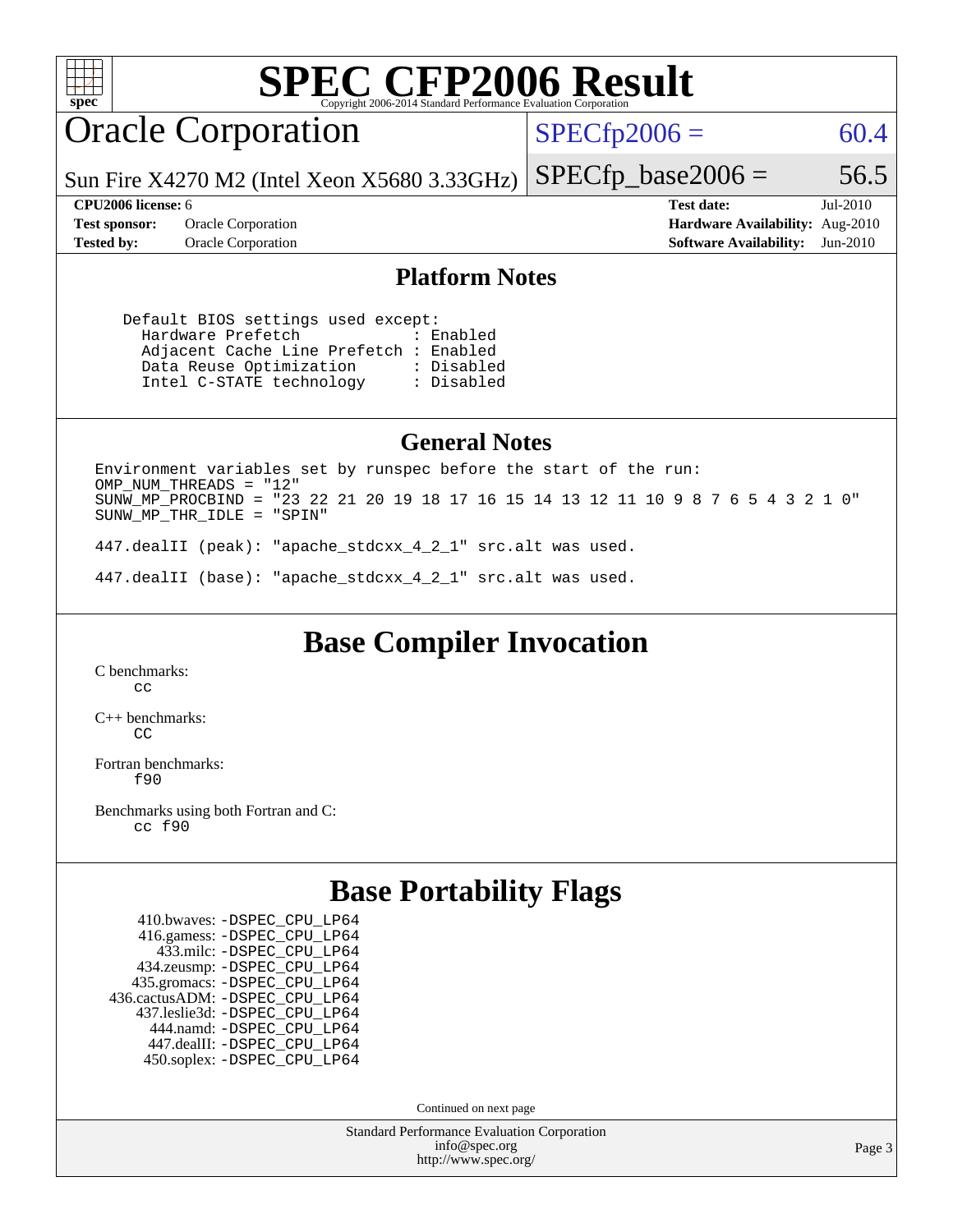

Oracle Corporation

 $SPECfp2006 = 60.4$  $SPECfp2006 = 60.4$ 

Sun Fire X4270 M2 (Intel Xeon X5680 3.33GHz)

 $SPECTp\_base2006 = 56.5$ 

**[Test sponsor:](http://www.spec.org/auto/cpu2006/Docs/result-fields.html#Testsponsor)** Oracle Corporation **[Hardware Availability:](http://www.spec.org/auto/cpu2006/Docs/result-fields.html#HardwareAvailability)** Aug-2010

**[CPU2006 license:](http://www.spec.org/auto/cpu2006/Docs/result-fields.html#CPU2006license)** 6 **[Test date:](http://www.spec.org/auto/cpu2006/Docs/result-fields.html#Testdate)** Jul-2010 **[Tested by:](http://www.spec.org/auto/cpu2006/Docs/result-fields.html#Testedby)** Oracle Corporation **[Software Availability:](http://www.spec.org/auto/cpu2006/Docs/result-fields.html#SoftwareAvailability)** Jun-2010

#### **[Base Portability Flags \(Continued\)](http://www.spec.org/auto/cpu2006/Docs/result-fields.html#BasePortabilityFlags)**

 453.povray: [-DSPEC\\_CPU\\_LP64](http://www.spec.org/cpu2006/results/res2010q3/cpu2006-20100816-12951.flags.html#suite_basePORTABILITY453_povray_DSPEC_CPU_LP64) 454.calculix: [-DSPEC\\_CPU\\_LP64](http://www.spec.org/cpu2006/results/res2010q3/cpu2006-20100816-12951.flags.html#suite_basePORTABILITY454_calculix_DSPEC_CPU_LP64) 459.GemsFDTD: [-DSPEC\\_CPU\\_LP64](http://www.spec.org/cpu2006/results/res2010q3/cpu2006-20100816-12951.flags.html#suite_basePORTABILITY459_GemsFDTD_DSPEC_CPU_LP64) 465.tonto: [-DSPEC\\_CPU\\_LP64](http://www.spec.org/cpu2006/results/res2010q3/cpu2006-20100816-12951.flags.html#suite_basePORTABILITY465_tonto_DSPEC_CPU_LP64) 470.lbm: [-DSPEC\\_CPU\\_LP64](http://www.spec.org/cpu2006/results/res2010q3/cpu2006-20100816-12951.flags.html#suite_basePORTABILITY470_lbm_DSPEC_CPU_LP64) 482.sphinx3: [-DSPEC\\_CPU\\_LP64](http://www.spec.org/cpu2006/results/res2010q3/cpu2006-20100816-12951.flags.html#suite_basePORTABILITY482_sphinx3_DSPEC_CPU_LP64)

481.wrf: [-DSPEC\\_CPU\\_LP64](http://www.spec.org/cpu2006/results/res2010q3/cpu2006-20100816-12951.flags.html#suite_basePORTABILITY481_wrf_DSPEC_CPU_LP64) [-DSPEC\\_CPU\\_WORDS\\_LITTLEENDIAN](http://www.spec.org/cpu2006/results/res2010q3/cpu2006-20100816-12951.flags.html#b481.wrf_baseCPORTABILITY_DSPEC_CPU_WORDS_LITTLEENDIAN)

#### **[Base Optimization Flags](http://www.spec.org/auto/cpu2006/Docs/result-fields.html#BaseOptimizationFlags)**

[C benchmarks](http://www.spec.org/auto/cpu2006/Docs/result-fields.html#Cbenchmarks):

[-fast](http://www.spec.org/cpu2006/results/res2010q3/cpu2006-20100816-12951.flags.html#user_CCbase_fast_cc) [-xipo=2](http://www.spec.org/cpu2006/results/res2010q3/cpu2006-20100816-12951.flags.html#user_CCbase_xipo_5e3708e8f61bc7c7cade0f8c4dada1db) [-m64](http://www.spec.org/cpu2006/results/res2010q3/cpu2006-20100816-12951.flags.html#user_CCbase_F-m64) [-xautopar](http://www.spec.org/cpu2006/results/res2010q3/cpu2006-20100816-12951.flags.html#user_CCbase_F-xautopar) [-xreduction](http://www.spec.org/cpu2006/results/res2010q3/cpu2006-20100816-12951.flags.html#user_CCbase_F-xreduction)

[C++ benchmarks:](http://www.spec.org/auto/cpu2006/Docs/result-fields.html#CXXbenchmarks)

[-fast](http://www.spec.org/cpu2006/results/res2010q3/cpu2006-20100816-12951.flags.html#user_CXXbase_fast_CC) [-xipo=2](http://www.spec.org/cpu2006/results/res2010q3/cpu2006-20100816-12951.flags.html#user_CXXbase_xipo_5e3708e8f61bc7c7cade0f8c4dada1db) [-m64](http://www.spec.org/cpu2006/results/res2010q3/cpu2006-20100816-12951.flags.html#user_CXXbase_F-m64) [-xalias\\_level=compatible](http://www.spec.org/cpu2006/results/res2010q3/cpu2006-20100816-12951.flags.html#user_CXXbase_xalias_level_CC_96f159d8d9a7543292667cc08592323e) [-library=no%Cstd](http://www.spec.org/cpu2006/results/res2010q3/cpu2006-20100816-12951.flags.html#user_CXXbase_libnostd_da34b52876dd9b1697776043cd006b82) [-I/data1/stdcxx-4.2.1/include](http://www.spec.org/cpu2006/results/res2010q3/cpu2006-20100816-12951.flags.html#user_CXXbase_Istd_4fc7ad00c9c434abcb7de97d85ed6ad2) [-I/data1/stdcxx-4.2.1/build/include](http://www.spec.org/cpu2006/results/res2010q3/cpu2006-20100816-12951.flags.html#user_CXXbase_Istd_4b9c40c8918f57fee28a1200b57dc7cb) [-L/data1/stdcxx-4.2.1/build/lib](http://www.spec.org/cpu2006/results/res2010q3/cpu2006-20100816-12951.flags.html#user_CXXbase_Lstd_6add3e3fff8e2dc5dfe0d420dc2ed732) [-R/data1/stdcxx-4.2.1/build/lib](http://www.spec.org/cpu2006/results/res2010q3/cpu2006-20100816-12951.flags.html#user_CXXbase_Rstd_40c30b0b63436923f138f07b8376a63f) [-lstd8D](http://www.spec.org/cpu2006/results/res2010q3/cpu2006-20100816-12951.flags.html#user_CXXbase_F-lstd)

[Fortran benchmarks](http://www.spec.org/auto/cpu2006/Docs/result-fields.html#Fortranbenchmarks): [-fast](http://www.spec.org/cpu2006/results/res2010q3/cpu2006-20100816-12951.flags.html#user_FCbase_fast_f90) [-xipo=2](http://www.spec.org/cpu2006/results/res2010q3/cpu2006-20100816-12951.flags.html#user_FCbase_xipo_5e3708e8f61bc7c7cade0f8c4dada1db) [-m64](http://www.spec.org/cpu2006/results/res2010q3/cpu2006-20100816-12951.flags.html#user_FCbase_F-m64) [-xautopar](http://www.spec.org/cpu2006/results/res2010q3/cpu2006-20100816-12951.flags.html#user_FCbase_F-xautopar) [-xreduction](http://www.spec.org/cpu2006/results/res2010q3/cpu2006-20100816-12951.flags.html#user_FCbase_F-xreduction)

[Benchmarks using both Fortran and C](http://www.spec.org/auto/cpu2006/Docs/result-fields.html#BenchmarksusingbothFortranandC): [-fast](http://www.spec.org/cpu2006/results/res2010q3/cpu2006-20100816-12951.flags.html#user_CC_FCbase_fast_cc)(cc) [-xipo=2](http://www.spec.org/cpu2006/results/res2010q3/cpu2006-20100816-12951.flags.html#user_CC_FCbase_xipo_5e3708e8f61bc7c7cade0f8c4dada1db) [-m64](http://www.spec.org/cpu2006/results/res2010q3/cpu2006-20100816-12951.flags.html#user_CC_FCbase_F-m64) [-xautopar](http://www.spec.org/cpu2006/results/res2010q3/cpu2006-20100816-12951.flags.html#user_CC_FCbase_F-xautopar) [-xreduction](http://www.spec.org/cpu2006/results/res2010q3/cpu2006-20100816-12951.flags.html#user_CC_FCbase_F-xreduction) [-fast](http://www.spec.org/cpu2006/results/res2010q3/cpu2006-20100816-12951.flags.html#user_CC_FCbase_fast_f90)(f90)

#### **[Base Other Flags](http://www.spec.org/auto/cpu2006/Docs/result-fields.html#BaseOtherFlags)**

[C benchmarks](http://www.spec.org/auto/cpu2006/Docs/result-fields.html#Cbenchmarks):  $-V$   $-$ #  $-xjobs=24$ 

[C++ benchmarks:](http://www.spec.org/auto/cpu2006/Docs/result-fields.html#CXXbenchmarks) [-verbose=diags,version](http://www.spec.org/cpu2006/results/res2010q3/cpu2006-20100816-12951.flags.html#user_CXXbase_verbose_CC) [-xjobs=24](http://www.spec.org/cpu2006/results/res2010q3/cpu2006-20100816-12951.flags.html#user_CXXbase_xjobs_abd6ddc54c9060592217816ca032119c)

[Fortran benchmarks](http://www.spec.org/auto/cpu2006/Docs/result-fields.html#Fortranbenchmarks):  $-V$   $-v$   $-xj$ obs=24

[Benchmarks using both Fortran and C](http://www.spec.org/auto/cpu2006/Docs/result-fields.html#BenchmarksusingbothFortranandC):  $-V$   $-$ #  $-x$ jobs=24  $-v$ 

#### **[Peak Compiler Invocation](http://www.spec.org/auto/cpu2006/Docs/result-fields.html#PeakCompilerInvocation)**

[C benchmarks](http://www.spec.org/auto/cpu2006/Docs/result-fields.html#Cbenchmarks):  $C<sub>c</sub>$ 

Continued on next page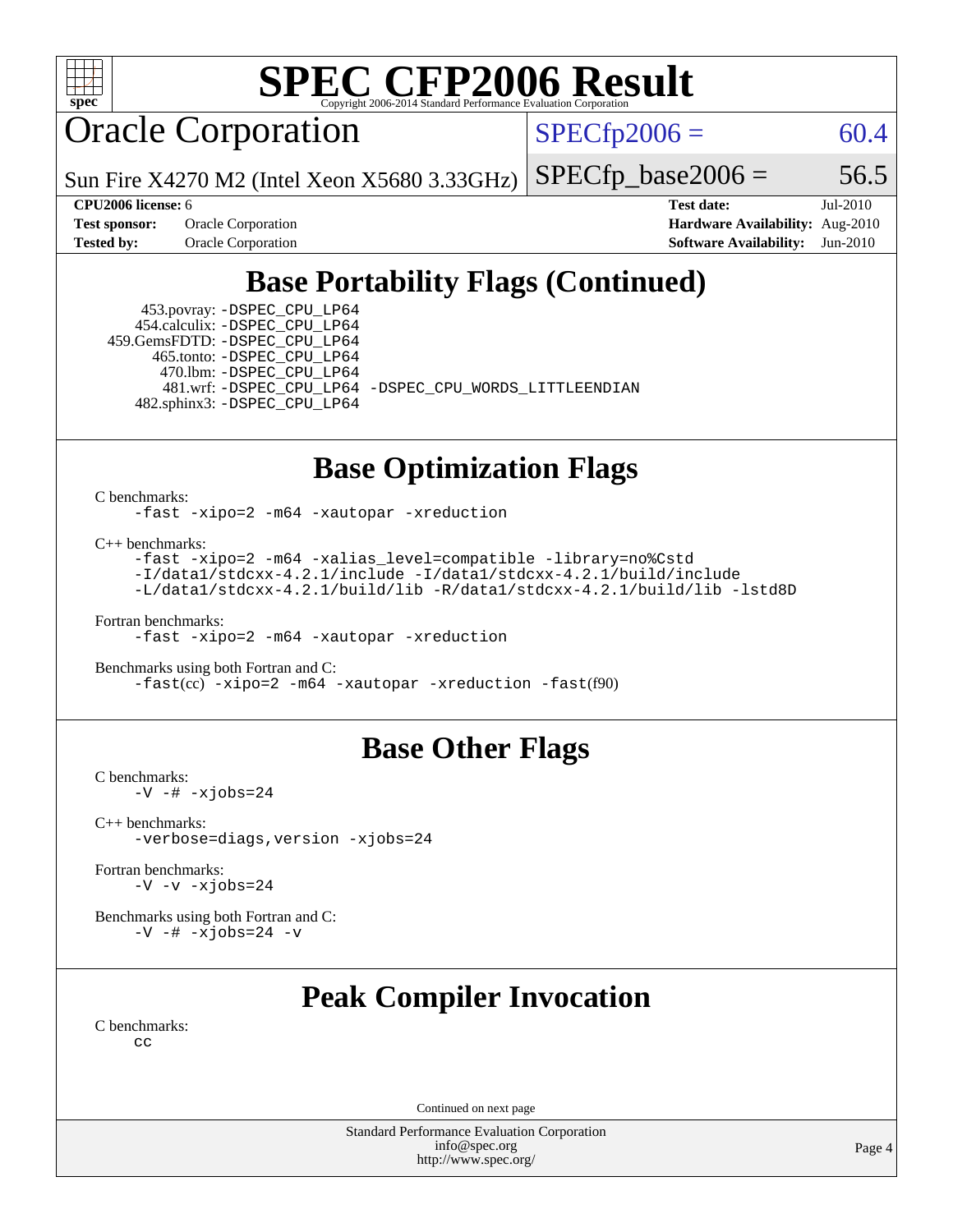

## Oracle Corporation

 $SPECfp2006 = 60.4$  $SPECfp2006 = 60.4$ 

Sun Fire X4270 M2 (Intel Xeon X5680 3.33GHz)

 $SPECTp\_base2006 = 56.5$ 

**[Test sponsor:](http://www.spec.org/auto/cpu2006/Docs/result-fields.html#Testsponsor)** Oracle Corporation **[Hardware Availability:](http://www.spec.org/auto/cpu2006/Docs/result-fields.html#HardwareAvailability)** Aug-2010

**[CPU2006 license:](http://www.spec.org/auto/cpu2006/Docs/result-fields.html#CPU2006license)** 6 **[Test date:](http://www.spec.org/auto/cpu2006/Docs/result-fields.html#Testdate)** Jul-2010 **[Tested by:](http://www.spec.org/auto/cpu2006/Docs/result-fields.html#Testedby)** Oracle Corporation **[Software Availability:](http://www.spec.org/auto/cpu2006/Docs/result-fields.html#SoftwareAvailability)** Jun-2010

## **[Peak Compiler Invocation \(Continued\)](http://www.spec.org/auto/cpu2006/Docs/result-fields.html#PeakCompilerInvocation)**

[C++ benchmarks:](http://www.spec.org/auto/cpu2006/Docs/result-fields.html#CXXbenchmarks) [CC](http://www.spec.org/cpu2006/results/res2010q3/cpu2006-20100816-12951.flags.html#user_CXXpeak_solaris_studio_CC)

[Fortran benchmarks](http://www.spec.org/auto/cpu2006/Docs/result-fields.html#Fortranbenchmarks): [f90](http://www.spec.org/cpu2006/results/res2010q3/cpu2006-20100816-12951.flags.html#user_FCpeak_solaris_studio_f90)

[Benchmarks using both Fortran and C](http://www.spec.org/auto/cpu2006/Docs/result-fields.html#BenchmarksusingbothFortranandC): [cc](http://www.spec.org/cpu2006/results/res2010q3/cpu2006-20100816-12951.flags.html#user_CC_FCpeak_solaris_studio_cc) [f90](http://www.spec.org/cpu2006/results/res2010q3/cpu2006-20100816-12951.flags.html#user_CC_FCpeak_solaris_studio_f90)

**[Peak Portability Flags](http://www.spec.org/auto/cpu2006/Docs/result-fields.html#PeakPortabilityFlags)**

 433.milc: [-DSPEC\\_CPU\\_LP64](http://www.spec.org/cpu2006/results/res2010q3/cpu2006-20100816-12951.flags.html#suite_peakPORTABILITY433_milc_DSPEC_CPU_LP64) 436.cactusADM: [-DSPEC\\_CPU\\_LP64](http://www.spec.org/cpu2006/results/res2010q3/cpu2006-20100816-12951.flags.html#suite_peakPORTABILITY436_cactusADM_DSPEC_CPU_LP64) 444.namd: [-DSPEC\\_CPU\\_LP64](http://www.spec.org/cpu2006/results/res2010q3/cpu2006-20100816-12951.flags.html#suite_peakPORTABILITY444_namd_DSPEC_CPU_LP64) 470.lbm: [-DSPEC\\_CPU\\_LP64](http://www.spec.org/cpu2006/results/res2010q3/cpu2006-20100816-12951.flags.html#suite_peakPORTABILITY470_lbm_DSPEC_CPU_LP64) 481.wrf: [-DSPEC\\_CPU\\_LP64](http://www.spec.org/cpu2006/results/res2010q3/cpu2006-20100816-12951.flags.html#suite_peakPORTABILITY481_wrf_DSPEC_CPU_LP64) [-DSPEC\\_CPU\\_WORDS\\_LITTLEENDIAN](http://www.spec.org/cpu2006/results/res2010q3/cpu2006-20100816-12951.flags.html#b481.wrf_peakCPORTABILITY_DSPEC_CPU_WORDS_LITTLEENDIAN)

#### **[Peak Optimization Flags](http://www.spec.org/auto/cpu2006/Docs/result-fields.html#PeakOptimizationFlags)**

[C benchmarks](http://www.spec.org/auto/cpu2006/Docs/result-fields.html#Cbenchmarks):

433.milc: basepeak = yes

 $470$ .lbm: basepeak = yes

 482.sphinx3: [-fast](http://www.spec.org/cpu2006/results/res2010q3/cpu2006-20100816-12951.flags.html#user_peakOPTIMIZE482_sphinx3_fast_cc) [-xipo=2](http://www.spec.org/cpu2006/results/res2010q3/cpu2006-20100816-12951.flags.html#user_peakOPTIMIZE482_sphinx3_xipo_5e3708e8f61bc7c7cade0f8c4dada1db) [-m64](http://www.spec.org/cpu2006/results/res2010q3/cpu2006-20100816-12951.flags.html#user_peakOPTIMIZE482_sphinx3_F-m64) [-xpagesize=2M](http://www.spec.org/cpu2006/results/res2010q3/cpu2006-20100816-12951.flags.html#user_peakOPTIMIZE482_sphinx3_xpagesize_f50b67cca4ef3b24ae5e9aaf0af70b7e) [-xalias\\_level=std](http://www.spec.org/cpu2006/results/res2010q3/cpu2006-20100816-12951.flags.html#user_peakCOPTIMIZE482_sphinx3_xalias_level_cc_ed12b6aa9cc1ccf9ee8329664a2d2066) [-xrestrict](http://www.spec.org/cpu2006/results/res2010q3/cpu2006-20100816-12951.flags.html#user_peakEXTRA_OPTIMIZE482_sphinx3_F-xrestrict) [-xprefetch=no%auto](http://www.spec.org/cpu2006/results/res2010q3/cpu2006-20100816-12951.flags.html#user_peakEXTRA_OPTIMIZE482_sphinx3_xprefetch_aadf369b144f677b141e4051b7b2a0c9) [-xautopar](http://www.spec.org/cpu2006/results/res2010q3/cpu2006-20100816-12951.flags.html#user_peakEXTRA_OPTIMIZE482_sphinx3_F-xautopar) [-xreduction](http://www.spec.org/cpu2006/results/res2010q3/cpu2006-20100816-12951.flags.html#user_peakEXTRA_OPTIMIZE482_sphinx3_F-xreduction)

[C++ benchmarks:](http://www.spec.org/auto/cpu2006/Docs/result-fields.html#CXXbenchmarks)

```
Standard Performance Evaluation Corporation
                                 info@spec.org
444.namd: basepeak = yes
447.dealII: -fast -xipo=2 -m64 -xpagesize=2M -xalias_level=compatible
        -library=no%Cstd -I/data1/stdcxx-4.2.1/include
        -I/data1/stdcxx-4.2.1/build/include
        -L/data1/stdcxx-4.2.1/build/lib
        -R/data1/stdcxx-4.2.1/build/lib -lstd8D
450.soplex: -xprofile=collect:./feedback(pass 1)
        -xprofile=use:./feedback(pass 2) -fast -xipo=2
        -xpagesize=2M -xalias_level=compatible -library=stlport4
        -m64
453.povray: -xprofile=collect:./feedback(pass 1)
        -xprofile=use:./feedback(pass 2) -fast -xipo=2 -m64
        -xpagesize=2M -xvector=no%simd -xalias_level=compatible
        -library=stlport4 -qoption iropt -Atile:skewp
                               Continued on next page
```
<http://www.spec.org/>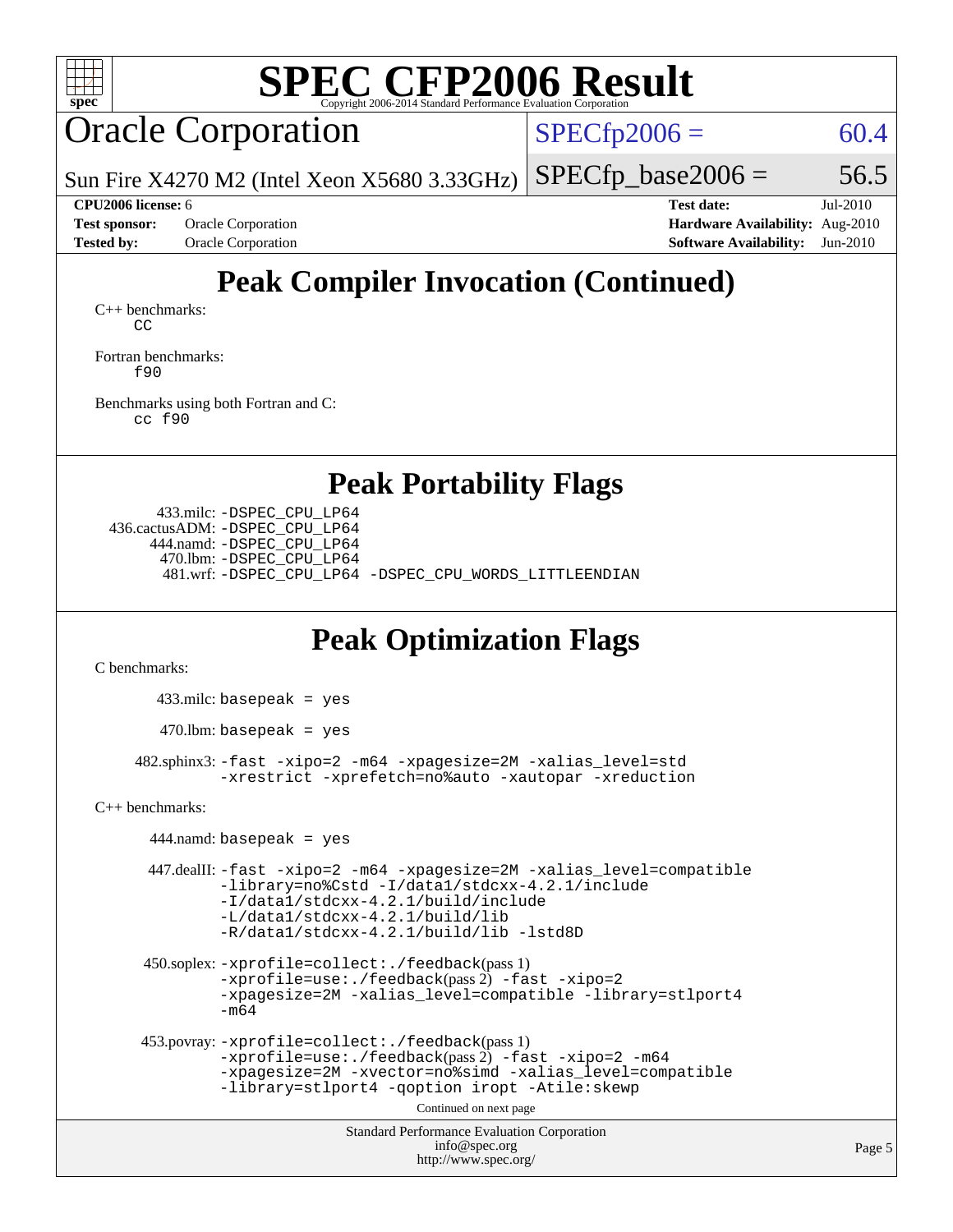

Oracle Corporation

 $SPECfp2006 = 60.4$  $SPECfp2006 = 60.4$ 

Sun Fire X4270 M2 (Intel Xeon X5680 3.33GHz)  $SPECTp\_base2006 = 56.5$ 

**[Tested by:](http://www.spec.org/auto/cpu2006/Docs/result-fields.html#Testedby)** Oracle Corporation **[Software Availability:](http://www.spec.org/auto/cpu2006/Docs/result-fields.html#SoftwareAvailability)** Jun-2010

**[CPU2006 license:](http://www.spec.org/auto/cpu2006/Docs/result-fields.html#CPU2006license)** 6 **[Test date:](http://www.spec.org/auto/cpu2006/Docs/result-fields.html#Testdate)** Jul-2010 **[Test sponsor:](http://www.spec.org/auto/cpu2006/Docs/result-fields.html#Testsponsor)** Oracle Corporation **[Hardware Availability:](http://www.spec.org/auto/cpu2006/Docs/result-fields.html#HardwareAvailability)** Aug-2010

## **[Peak Optimization Flags \(Continued\)](http://www.spec.org/auto/cpu2006/Docs/result-fields.html#PeakOptimizationFlags)**

| 453. povray (continued): |                                 |
|--------------------------|---------------------------------|
|                          | -qoption iropt -Ainline: cs=700 |

[Fortran benchmarks](http://www.spec.org/auto/cpu2006/Docs/result-fields.html#Fortranbenchmarks):

 410.bwaves: [-xprofile=collect:./feedback](http://www.spec.org/cpu2006/results/res2010q3/cpu2006-20100816-12951.flags.html#user_peakPASS1_FFLAGSPASS1_LDFLAGS410_bwaves_xprofile_collect_eb7600ff49c156e08b79eda146723f7d)(pass 1)  $-$ xprofile=use:./feedback(pass 2)  $-$ fast  $-$ xipo=2  $-$ m64 [-xpagesize=2M](http://www.spec.org/cpu2006/results/res2010q3/cpu2006-20100816-12951.flags.html#user_peakOPTIMIZE410_bwaves_xpagesize_f50b67cca4ef3b24ae5e9aaf0af70b7e) [-xprefetch=no%auto](http://www.spec.org/cpu2006/results/res2010q3/cpu2006-20100816-12951.flags.html#user_peakEXTRA_OPTIMIZE410_bwaves_xprefetch_aadf369b144f677b141e4051b7b2a0c9) [-xautopar](http://www.spec.org/cpu2006/results/res2010q3/cpu2006-20100816-12951.flags.html#user_peakEXTRA_OPTIMIZE410_bwaves_F-xautopar) [-xreduction](http://www.spec.org/cpu2006/results/res2010q3/cpu2006-20100816-12951.flags.html#user_peakEXTRA_OPTIMIZE410_bwaves_F-xreduction) 416.gamess: [-fast](http://www.spec.org/cpu2006/results/res2010q3/cpu2006-20100816-12951.flags.html#user_peakOPTIMIZE416_gamess_fast_f90) [-xipo=2](http://www.spec.org/cpu2006/results/res2010q3/cpu2006-20100816-12951.flags.html#user_peakOPTIMIZE416_gamess_xipo_5e3708e8f61bc7c7cade0f8c4dada1db) [-m64](http://www.spec.org/cpu2006/results/res2010q3/cpu2006-20100816-12951.flags.html#user_peakOPTIMIZE416_gamess_F-m64) [-xpagesize=2M](http://www.spec.org/cpu2006/results/res2010q3/cpu2006-20100816-12951.flags.html#user_peakOPTIMIZE416_gamess_xpagesize_f50b67cca4ef3b24ae5e9aaf0af70b7e) [-xunroll=1](http://www.spec.org/cpu2006/results/res2010q3/cpu2006-20100816-12951.flags.html#user_peakOPTIMIZE416_gamess_xunroll_eaf2f69530c229377fe8e7f42ab5c10e) [-xvector=no%simd](http://www.spec.org/cpu2006/results/res2010q3/cpu2006-20100816-12951.flags.html#user_peakOPTIMIZE416_gamess_xvector_2196fdf3a3baef4eab489495c9b85ea6) 434.zeusmp: [-xprofile=collect:./feedback](http://www.spec.org/cpu2006/results/res2010q3/cpu2006-20100816-12951.flags.html#user_peakPASS1_FFLAGSPASS1_LDFLAGS434_zeusmp_xprofile_collect_eb7600ff49c156e08b79eda146723f7d)(pass 1)  $-$ xprofile=use:./feedback(pass 2)  $-$ fast  $-$ xipo=2  $-$ m64 [-xautopar](http://www.spec.org/cpu2006/results/res2010q3/cpu2006-20100816-12951.flags.html#user_peakEXTRA_OPTIMIZE434_zeusmp_F-xautopar) [-xreduction](http://www.spec.org/cpu2006/results/res2010q3/cpu2006-20100816-12951.flags.html#user_peakEXTRA_OPTIMIZE434_zeusmp_F-xreduction) 437.leslie3d: [-xprofile=collect:./feedback](http://www.spec.org/cpu2006/results/res2010q3/cpu2006-20100816-12951.flags.html#user_peakPASS1_FFLAGSPASS1_LDFLAGS437_leslie3d_xprofile_collect_eb7600ff49c156e08b79eda146723f7d)(pass 1) [-xprofile=use:./feedback](http://www.spec.org/cpu2006/results/res2010q3/cpu2006-20100816-12951.flags.html#user_peakPASS2_FFLAGSPASS2_LDFLAGS437_leslie3d_xprofile_use_2c7da09021590254e061b7043891e3f2)(pass 2) [-fast](http://www.spec.org/cpu2006/results/res2010q3/cpu2006-20100816-12951.flags.html#user_peakOPTIMIZE437_leslie3d_fast_f90) [-xipo=2](http://www.spec.org/cpu2006/results/res2010q3/cpu2006-20100816-12951.flags.html#user_peakOPTIMIZE437_leslie3d_xipo_5e3708e8f61bc7c7cade0f8c4dada1db) [-m64](http://www.spec.org/cpu2006/results/res2010q3/cpu2006-20100816-12951.flags.html#user_peakOPTIMIZE437_leslie3d_F-m64) [-Qoption ube -xprefetch\\_mult=2](http://www.spec.org/cpu2006/results/res2010q3/cpu2006-20100816-12951.flags.html#user_peakOPTIMIZE437_leslie3d_xprefetch_mult_979b6207348c3bacab702ce86600ed98) [-xautopar](http://www.spec.org/cpu2006/results/res2010q3/cpu2006-20100816-12951.flags.html#user_peakEXTRA_OPTIMIZE437_leslie3d_F-xautopar) [-xreduction](http://www.spec.org/cpu2006/results/res2010q3/cpu2006-20100816-12951.flags.html#user_peakEXTRA_OPTIMIZE437_leslie3d_F-xreduction) 459.GemsFDTD: [-xprofile=collect:./feedback](http://www.spec.org/cpu2006/results/res2010q3/cpu2006-20100816-12951.flags.html#user_peakPASS1_FFLAGSPASS1_LDFLAGS459_GemsFDTD_xprofile_collect_eb7600ff49c156e08b79eda146723f7d)(pass 1)  $-$ xprofile=use:./feedback(pass 2)  $-$ fast  $-$ xipo=2  $-$ m64 [-xpagesize=2M](http://www.spec.org/cpu2006/results/res2010q3/cpu2006-20100816-12951.flags.html#user_peakOPTIMIZE459_GemsFDTD_xpagesize_f50b67cca4ef3b24ae5e9aaf0af70b7e) [-xautopar](http://www.spec.org/cpu2006/results/res2010q3/cpu2006-20100816-12951.flags.html#user_peakOPTIMIZE459_GemsFDTD_F-xautopar) [-xreduction](http://www.spec.org/cpu2006/results/res2010q3/cpu2006-20100816-12951.flags.html#user_peakOPTIMIZE459_GemsFDTD_F-xreduction) 465.tonto: [-xprofile=collect:./feedback](http://www.spec.org/cpu2006/results/res2010q3/cpu2006-20100816-12951.flags.html#user_peakPASS1_FFLAGSPASS1_LDFLAGS465_tonto_xprofile_collect_eb7600ff49c156e08b79eda146723f7d)(pass 1)  $-$ xprofile=use:./feedback(pass 2)  $-$ fast  $-$ xipo=2  $-$ m64 [-xpagesize=2M](http://www.spec.org/cpu2006/results/res2010q3/cpu2006-20100816-12951.flags.html#user_peakOPTIMIZE465_tonto_xpagesize_f50b67cca4ef3b24ae5e9aaf0af70b7e) [-xautopar](http://www.spec.org/cpu2006/results/res2010q3/cpu2006-20100816-12951.flags.html#user_peakOPTIMIZE465_tonto_F-xautopar) [-xreduction](http://www.spec.org/cpu2006/results/res2010q3/cpu2006-20100816-12951.flags.html#user_peakOPTIMIZE465_tonto_F-xreduction) [-xprefetch=no%auto](http://www.spec.org/cpu2006/results/res2010q3/cpu2006-20100816-12951.flags.html#user_peakOPTIMIZE465_tonto_xprefetch_aadf369b144f677b141e4051b7b2a0c9) [-stackvar](http://www.spec.org/cpu2006/results/res2010q3/cpu2006-20100816-12951.flags.html#user_peakOPTIMIZE465_tonto_F-stackvar) [-xalias](http://www.spec.org/cpu2006/results/res2010q3/cpu2006-20100816-12951.flags.html#user_peakFOPTIMIZE465_tonto_xalias) [-lumem](http://www.spec.org/cpu2006/results/res2010q3/cpu2006-20100816-12951.flags.html#user_peakEXTRA_LIBS465_tonto_F-lumem)

[Benchmarks using both Fortran and C](http://www.spec.org/auto/cpu2006/Docs/result-fields.html#BenchmarksusingbothFortranandC):

```
 435.gromacs: -xprofile=collect:./feedback(pass 1)
           -xprofile=use:./feedback(pass 2) -fast(cc) -fast(f90)
           -xvector=no%simd -xipo=2 -m64 -xpagesize=2M
           -Qoption ube -fsimple=3 -xautopar -xreduction
436.cactusADM: -xprofile=collect:./feedback(pass 1)
           -xprofile=use:./feedback(pass 2) -m64 -fast(cc) -fast(f90)
           -xipo=0 -xpagesize=2M -xprefetch_level=2
           -W2,-Aparallel:nthreads=24
           -Qoption iropt -Aparallel:nthreads=24 -xautopar -xreduction
           -lumem -lmvec
  454.calculix: -fast(cc) -fast(f90) -xipo=2 -m64 -xpagesize=2M
           -xunroll=3 -xprefetch_level=2
           -xprefetch_auto_type=indirect_array_access
     481.wrf: basepeak = yes
```